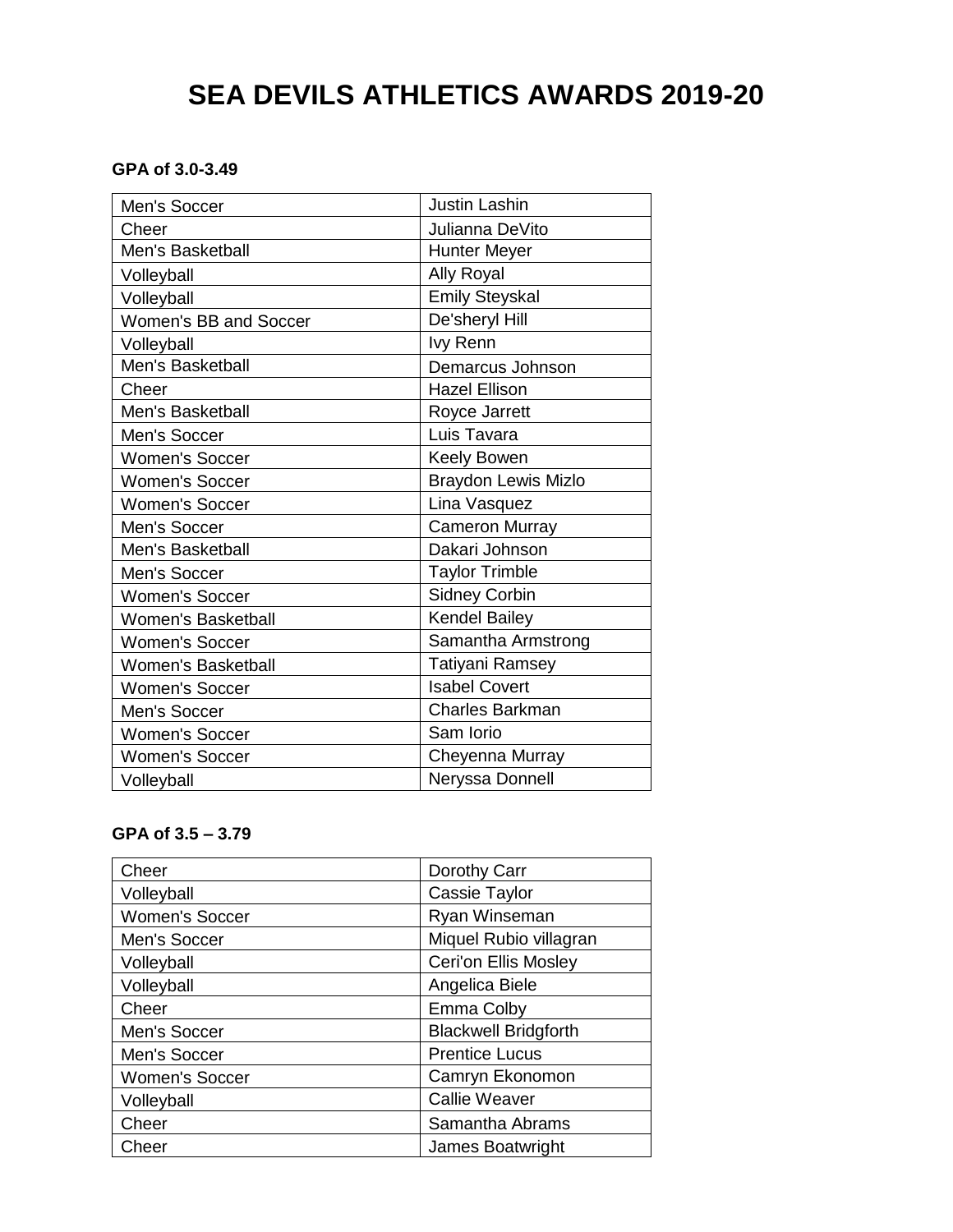# **GPA of 3.8 – 4.0**

| <b>Women's Soccer</b> | <b>Haven Best</b>          |
|-----------------------|----------------------------|
| <b>Women's Soccer</b> | Abigail Cowan              |
| <b>Women's Soccer</b> | <b>Trinity Davis</b>       |
| Women's Soccer        | Gabrielle Kirkman          |
| Volleyball            | Lauren Adams               |
| Volleyball            | <b>Maryellie Carpenter</b> |
| Volleyball            | Jensen Worthington/Gandy   |
| Cheer                 | Sebastian Zucker           |
| Men's Soccer          | <b>Tristan Torbett</b>     |

# **All Region Awards**

#### **Men's Basketball**

Dakari Johnson – 1st Team All Region Torey James – 2nd Team All Region Talton Jones– 2nd Team All Region

#### **Women's Basketball**

Rashauna Grant - 1st Team All Region & NJCAA All American - 3<sup>rd</sup> Team

#### **Men's Soccer**

Travis Cotton – 3rd Team All Region Taylor Trimble – 3rd Team All Region Kobe Hepburn – 3rd Team All Region

#### **Women's Soccer**

Keely Bowen – 1st Team All Region Isabel Covert – 1st Team All Region Trinity Davis – 1st Team All Region Maggie Hall – 1st Team All Region Espo McKay  $-1$ <sup>st</sup> Team All Region Gracie Stoltz  $-2^{nd}$  Team All Region

#### **Women's Volleyball**

Angelica Biele – 1st Team All Region and Region Tournament MVP Ceri'on Ellis Mosley - 1<sup>st</sup> Team All Region Naomi Pegues - 2<sup>nd</sup> Team All Region Callie Weaver - 2<sup>nd</sup> Team All Region and Region Tournament MVP

## **Team Awards included**

#### **Men's Basketball**

Coaches Award – TJ NeSmith Freshman of the Year – Dakari Johnson Most Valuable Player – Talton Jones